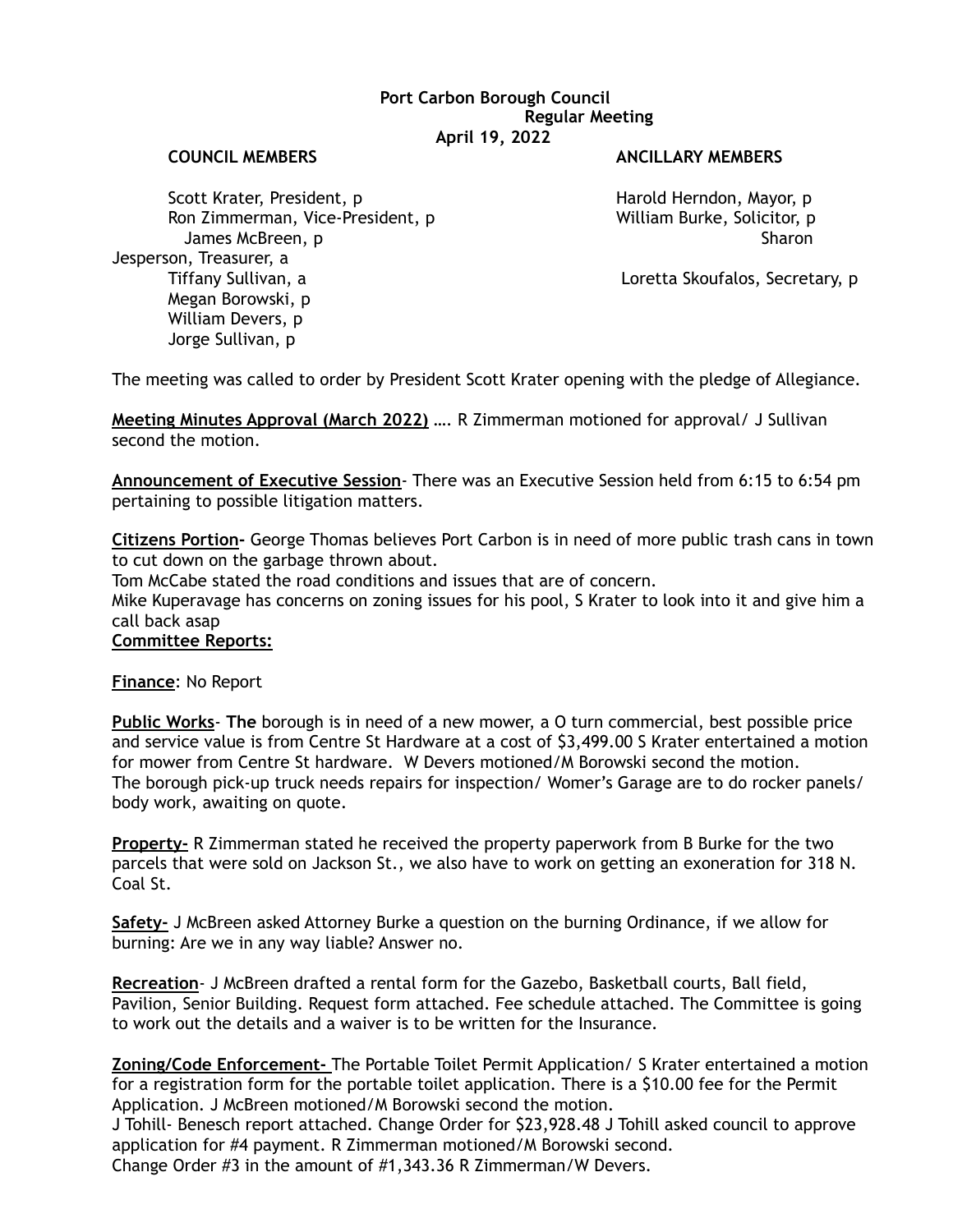# **Personnel-** no report

**Sanitation**- J McBreen, we are billed \$153,980.00 for Sanitation Collection for 2022. We have a notice written up for late sanitation bills. Motion to send out letter for delinquent sanitation S Krater motioned/ W Devers second the motion.

# **Treasurers Report-**

R Zimmerman reported the treasurer's report for S Jespersen, **The General fund** period ending 03/31/2022 The beginning Balance \$184,880.32

| Checks & Deposits                                | \$197,172.61                                   |
|--------------------------------------------------|------------------------------------------------|
| Deposits & Credits                               | \$202,243.03                                   |
| <b>Total Cleared Transactions</b>                | 5,070.42                                       |
| <b>Cleared Balance</b>                           | \$189,950.74                                   |
| <b>Ending Balance</b>                            | \$205,026.37 of that \$92,893.93 is ARPA Grant |
| Motion to accept Treasurer's Report              |                                                |
| M Borowski motioned/J McBreen second the motion. |                                                |
|                                                  |                                                |

| Liquid Fuels - Period ending 04/13/2022 Beginning Balance \$81,112.37 |              |
|-----------------------------------------------------------------------|--------------|
| Checks & Deposits                                                     | \$1,523.03   |
| Deposits & Credits                                                    | \$59,740.52  |
| Cleared Balance                                                       | \$139,329.86 |
| <b>Total Uncleared</b>                                                | $5$ 2.514.13 |
| <b>Ending Balance</b>                                                 | \$136,815.73 |

**Fire Escrow Account** period ending 04/13/2022

Beginning Balance \$40,440.16 Deposits &Credits  $\sim$  0.35 Ending Balance **\$40,440.51** Motion to accept Treasurer's Report M Borowski motioned/J McBreen second the motion.

**Tax Collector's Report-** From 3/15 to 3/31 Total Collected \$39,852.64 minus 5% to tax Collector \$1,992.63 for a total collected \$37,860.01.

4/1/22 to 4/15/22 Total Collected \$27,872.38 minus 5% to tax collector \$1393.62 for a total collected \$26,478.76

Motion to accept Tax Collector's Report J McBreen motioned/ J Sullivan second the motion.

**Mayor's Report**- H Herndon (Bucky), Thanked the Citizens Committee for a very successful egg hunt event.

Bucky also informed Council; Port Carbon Police were in the middle of an arrest made on one of Philadelphia's Most Wanted Felons (murder). In Arresting the suspect, one of our officers were bit and had to undergo a Tetanus Shot.

The Attorney General was speaking at the Schuylkill County Courthouse about a drug ring of 5 in the county in which Port Carbon Police were involved in the arrests.

**Solicitor Report-**. **1.**Resolution for Rental Districts/ Motion to approve Resolution that council member J McBreen developed that divided the town in 3 parts for Rental Inspections. R Zimmerman motioned/J McBreen second the motion.

**2**. Burke received an Order of Court 4-14-22 regarding the objections of the tax claim Bureau sale entered by Judge Hale, Judge Hale sustained are objectives and found that the considerations for the 1st and  $2<sup>nd</sup>$  properties were insufficient and one of two things will happen. Either the parties that were bidding on it will go to a private auction where she will set the minimum price and if they cannot agree on a minimum price then it will go to a judicial sale so we receive the requested relief in that regard.